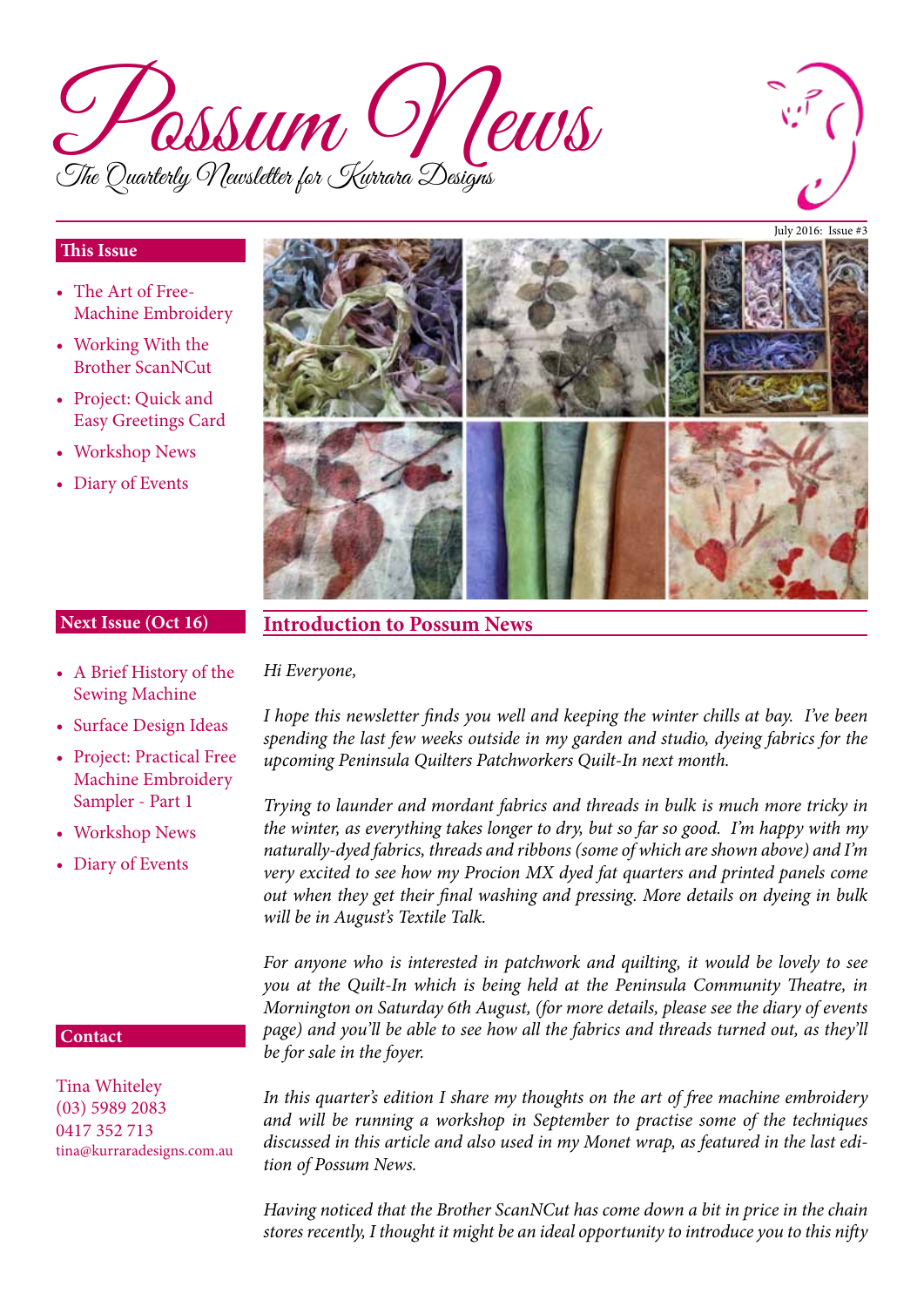little machine. If you're curious as to what it can do, or were thinking of taking the opportunity to purchase one, *you might be interested to read an overview of how it works. If you have one already, but are not sure how to use it, I hope it might encourage you to have a go and I've included an easy card project for you to try out to get started.*

*I've taken on board all your feedback on the workshops and, overall, the 2-day workshops proved to be more popular, as we were able to cover everything in greater detail and take each day at a much more leisurely and relaxed pace. As a result, I've been working on a number of new 2-day courses for the Spring and Summer where I can share lots more textile and crafting ideas and techniques with you (along with the old favourites of natural dyeing). These are listed on the workshops page and if you are interested in any of the new courses, please email me and I can forward more details to you.* 

*Till next time, stay warm and cosy!*

Tina Whiteley

#### **The Art Of Free Machine Embroidery**



 $\sum_{\text{ing}\atop \text{machines}}$  machines domestic sewing machines needle that has the ability to swing from side to side. This enables us to do straight and zig zag sewing. Straight stitch and zig zag stitch are the basis of the utility stitches on the sewing machine that enable you to join pieces of fabric together, hem a seam, repair a hole, create folds, tucks and pleats, attach a button and make an accompanying button hole, as well as many other useful functions. They also form the foundation of

heirloom, decorative and pictogram stitches, available on a wide range of sewing machines today.

Many of these non-functional stitches are not always employed to their full potential and of the hundreds of decorative stitches available across the range of machines, only a limited few are used on a regular basis. For those with the time and inclination, often a good way to get confident with your new sewing machine is to stitch out every stitch available on your particular model to give you an idea of what you can achieve with built-in stitches.

Within the stitch design parameters, you can vary the stitch length and width or you can combine a series of built-in stitches to create different pattern combinations and effects, you may even be able to flip rows of stitches for mirror image designs. As a precursor to free machine embroidery, playing with built-in stitches encourages you to think about how stitches are formed and what you can do with just straight and zig zag stitches.



All the time you are

using the pre-programmed stitches for decorative work, the presser foot is down, to hold the fabric in place and the feed-dogs under the machine are engaged. Working with the presser foot, feed dogs help to guide the fabric from the front to the back of the machine, so that the fabric feeds evenly in a straight line. You can manipulate the fabric a little bit by hand, even with the feed dogs engaged. Sometimes you might need to raise the presser foot if you want to change direction on your work, but not lose continuity of stitching, so raising the presser foot allows you to pivot your work, with the needle in place, rotate it up to 360 degrees, lower the presser foot again and carry on stitching.

Stitching with the feed dogs engaged is still a very satisfying way of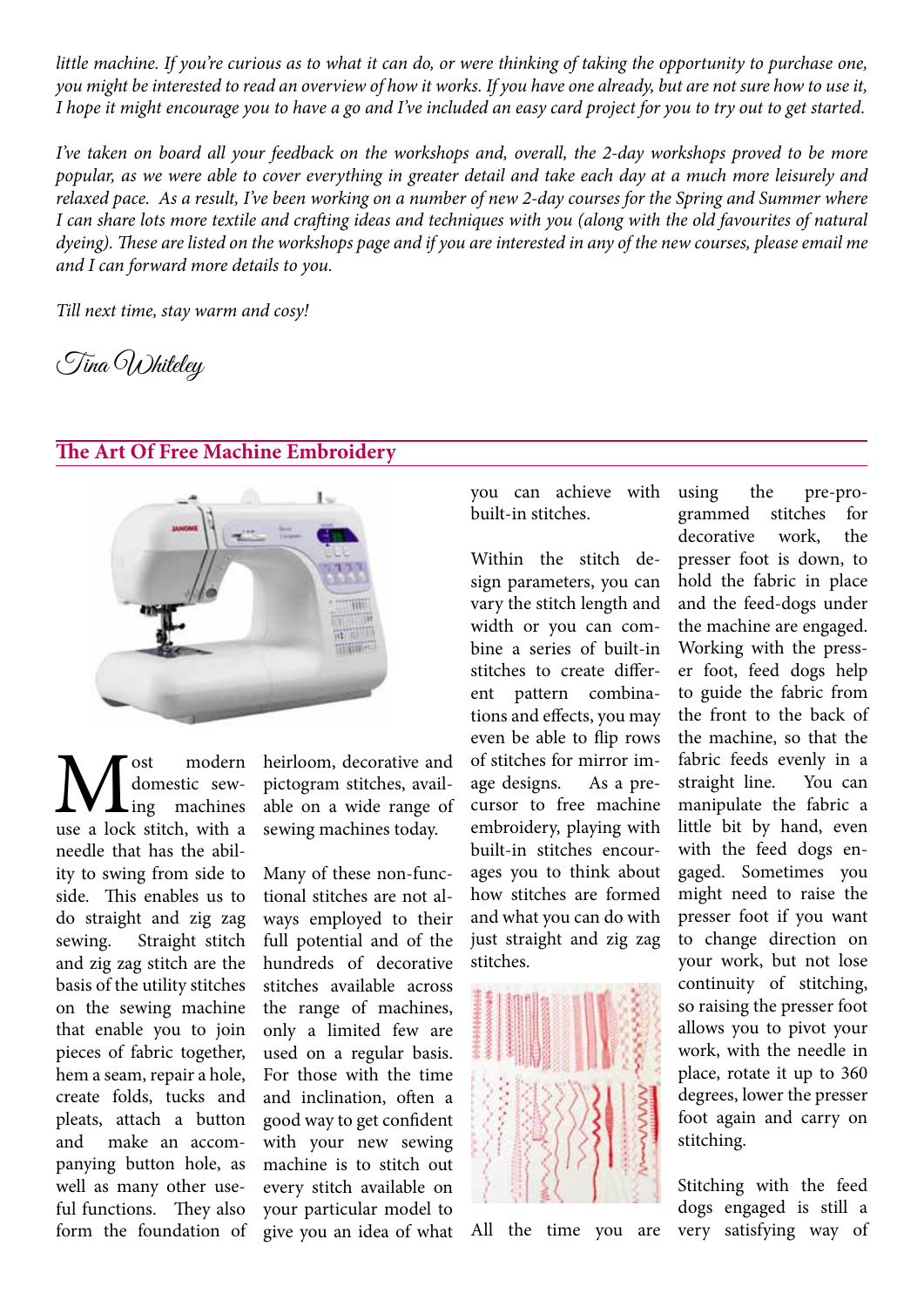being creative, as there are so many combinations of stitches and designs that you can make as embellishments, but it is the ability to move the fabric freely that really gives you spontaneous and expressive freedom.

As I explained in an earlier article in the first edition of Possum News, starting out in free machine embroidery can be quite daunting, as you must lower the feed dogs and take control of the fabric motion. Your hands become the feed dogs that guide the fabric, not just backwards and forwards, but also from side to side, giving you a full 360 degrees of movement. Once you are comfortable with how to synchronise the speed of the sewing needle with the speed and direction of the moving fabric then you are ready for endless possibilities for creative stitching – this comes with practice and experimentation.

The other requirement is an appropriate stabiliser for the job. The current range of fabric stablilisers, particularly the water soluble varieties, have helped to advance free machine embroidery in leaps and bounds. Early free motion embroidery was worked over stretched/hooped net, or fine muslin. For making lace, a vanishing muslin was used, that could be heat-melted away. It was

not always easy to completely remove the muslin backing and the stitching itself was also vulnerable to burning.

Today we have access to water soluble stabilisers that help to add body to the fabric being embroidered, but can easily be washed away without ruining the stitching. Stabilisers help to lessen distortion, particularly where dense stitching is required and prevent more sheer fabrics from puckering or being pulled into the machine. Using a hoop to help keep the fabrics taut is also a good idea when you're first starting out – helping to keep projects small and manageable. You can use unhooped stabilised fabric, but it does take its toll on your wrists after a while and you should take regular breaks, get up and move around, so that you don't become too stiff!

You can choose colours from your palette of threads for fill-in stitches, blending them together, almost like crosshatching or painting, for subtle shading, or use variegated tonal threads to add contrast and drama. Changing the rhythm, density or direction of the threads can create areas of light and shade, enhance form, introduce drama and ultimately adds to the lifelike or dynamic quality of your work.

Once you decide what fabrics and threads to use, these choices will determine the size of the needles required. For lightweight fabrics use a lower sized needle such as a number 11. For heavyweight fabrics size 14 or 16 is suitable. If using a metallic thread, look for a topstitch needle with a bigger eye, which will reduce heat friction and make stitching easier.

You can mix and match top and bobbin threads and tensions, sewing from the front or the back of the work, varying your stitch appearance for a range of texture and pattern options, adding a further tactile quality.

The work shown below features a digitally printed cotton fabric, which was worked over with a variety of polyester and rayon threads in straight and zig zag stitch, to highlight complementary colour pairings. Colours were graduated by thread painting, using progressively lighter and darker toned threads together. In parts, two threads were used in one needle and bobbin thread and top thread were paired and varied to give the illusion of blended colours.

By stitching in various directions, distortion was minimised and helped to keep the overall



With the feed dogs lowered, you can now use your sewing machine in a much more animated and sensitive way. You, are now the sewing artist who can choose to sketch or outline a design, using thread as if it were a pencil or stick of charcoal.

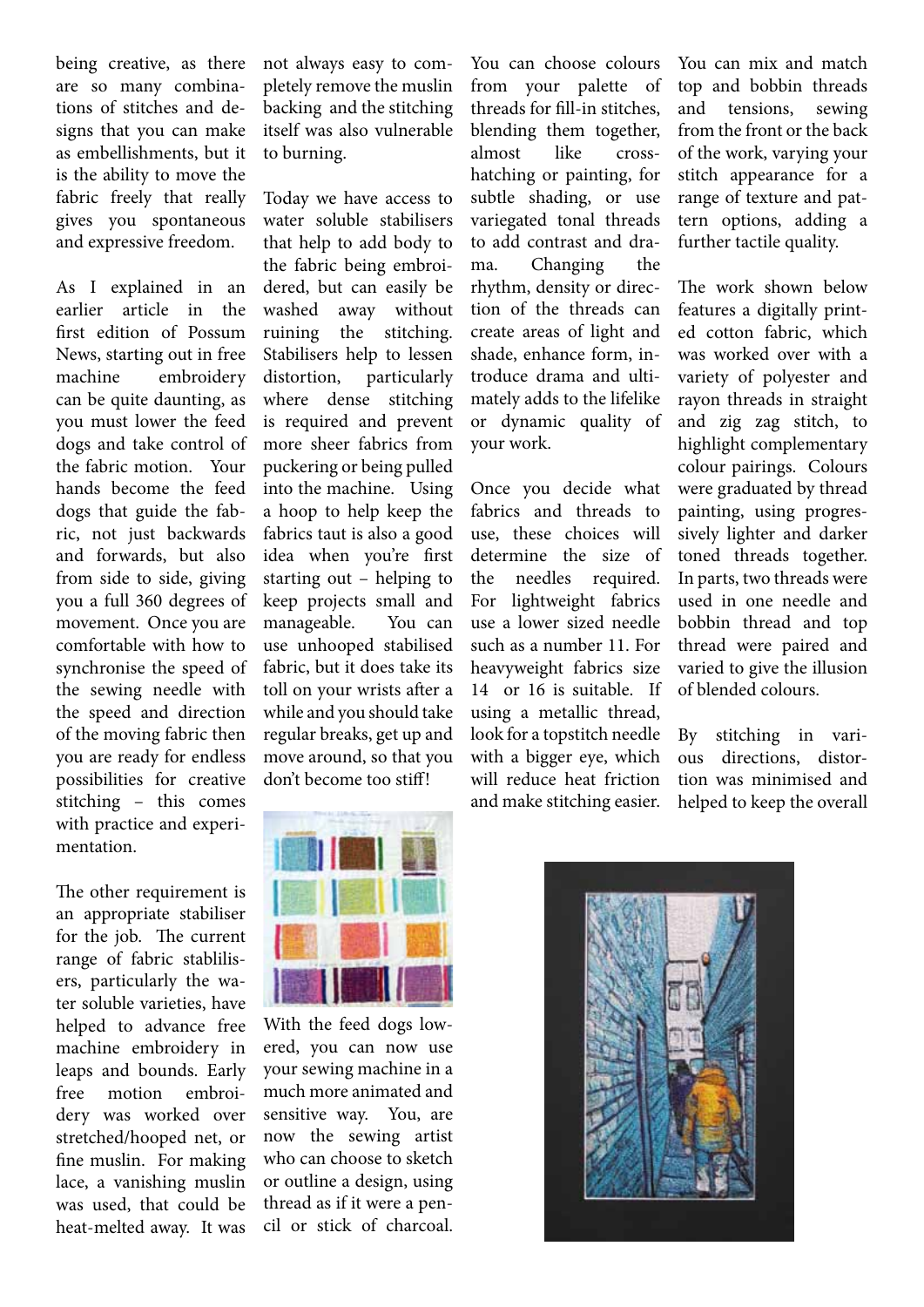picture shape rectangular. Sometimes, if you stitch very densely, the stitching can pull the fabric in a particular direction, causing it to shrink and warp. This can be used to great effect if you want to make a more sculptural piece, but for flat work, it's best to make sure the understitching is worked in all directions for even shrinkage.

As with painting, you have to work out which elements are underneath, which are on top, which are to the fore and which are in the background, to make the work believable. Perspective lines have to be followed and colour tones chosen wisely for receding and advancing elements. It's not absolutely necessary on all textile work, but for a figurative or representational work, it helps to achieve the believability.

One of the more exciting things that free motion work enables you to do is to make your own fabric from heavier weight fabrics to floating sheers. Washaway stabilisers enable you to effectively sew over thin air and create lacelike surfaces which you can further embellish.

This machine embroidered bowl was a more stylised piece, so the main element was the line work. Black straight stitching was worked backwards and for-



When stitching over a washaway stabiliser, remember that when it's washed away there is no longer any foundation for your stitches to hang on to, so it's vital you make the stitches connect together in a grid formation so they don't unravel. That grid may be a rigid network of parallel and criss cross lines or it can be a more informal series of interconnecting spirals

or stippling.

Stippling and decorative motifs can also be worked on a fabric ground from the front or the back, depending on the thread used. If thick thread is required for a more textured look, then the line work is done on the back of the work and the underneath thicker thread, which is hand wound onto the bobbin will be pulled up through the fabric, in various ways, depending on top and bobbin tension settings.

This trend for surface embellishment is apparent in the modern sewing and craft fairs where displays of patchwork and quilting, for example, have expanded from pieced block designs to include dyed, painted or photo printed backgrounds lavishly stitched and embellished with free motion embroidery and echo quilting. Each part of the quilt construction is carefully considered to reinforce and enhance the whole design concept. The elements and principles of art and design are very much in the forefront of quilt design, almost taking a more important role than the perfection of the stitching.

Accomplished free machine art quilters embellish with different kinds of threads and fibres, incorporating them as couched elements, using thicker threads or thin ribbons in the bobbin to make raised stitches that can appear like flowers or foliage. From a distance, a beautifully executed stitched work might look like a painted canvas. It's only when you get up close and personal that you can see the lines of stitches that give texture and rhythm to the work. Another added bonus of machine stitching is that we can add appliqué elements to our work, either with full or partial attachment, which can give a wonderful 3D quality. It's very hard to resist the temptation to touch a textile work, as that is part of its charm. It is so tactile and inviting that we just want to feel all those different surfaces. How many of us want to take a peek at the back of the work to see how it has been finished off? I wonder how many of us would dare to do that with a painted artwork?

As with other art forms, free machine embroi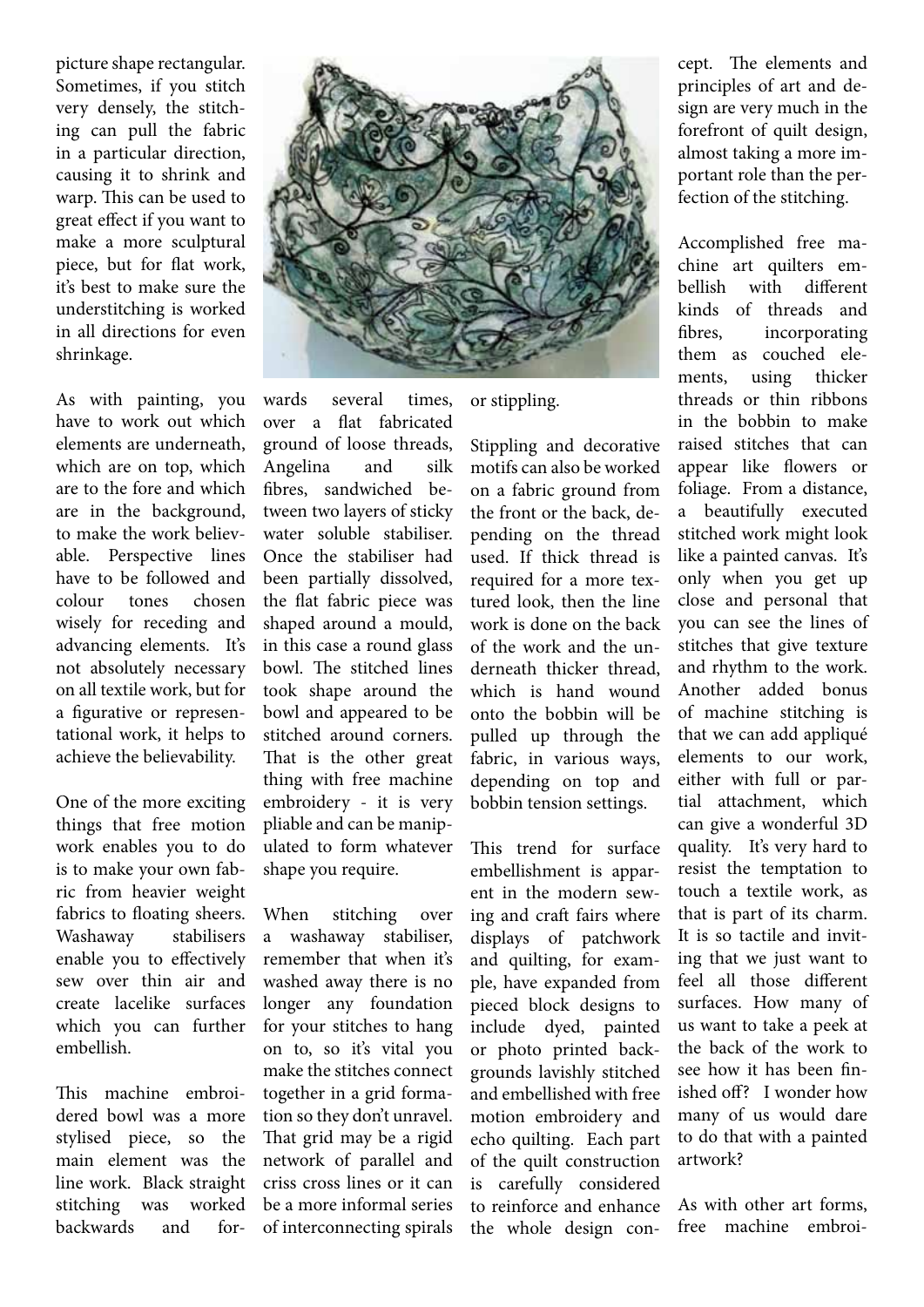dery is also a valid medium for telling personal stories, documenting history, painting portraits and for making comment on social, environmental and political issues. Some of my favourite contemporary free machine embroidery textile artists include Annemeike Mein, Alice Kettle, Carol Shinn, Jan Beany and Jean Littlejohn. These artists have pushed the free machine embroidery boundaries, following on from the early pioneers, Dorothy Benson, Rebecca Compton, Constance Howard and Audrey Walker. Their work is exciting, inspiring and liberating for any aspiring free motion embroiderer. Alice Kettle in particular is creating free machined art works of a huge scale which would be at home in any art gallery.

The liberating element of free motion embroidery is the fact that it is essentially like your own handwriting or your signature. The way in which you write, draw or paint with a pen, pencil or brush is unique to you and the more you practise, the more proficient you become and the more distinctive your creative style. The same is true for free motion embroidery. After a while it all happens spontaneously and you are not so much thinking about the technicalities of making the stitch, but more about how the stitch itself can be used expressively. Creatively speaking, it doesn't necessarily matter how naïve, how loose or how precise you are with your mark making or filling stitches, as long as the stitching matches the integrity of your intended design then it will be a successful and satisfying piece of artwork.

#### **Working With The brother ScanNCut**



Tor those of you<br>
who haven't heard<br>
of a the Brother<br>
ScanNCut machine, it is who haven't heard of a the Brother essentially an electronic cutting machine, that will scan, cut, score and draw on paper, card, fabric, thin plastic and a variety of other materials. Why is it such a great machine and why would you fall in love with it?

It has revolutionised the hobby and craft markets, because it enables us to create our own appliqué shapes, templates, patterns, banners, labels, stickers, stamps and stencils at home, rather than having to rely on commercial or industrially cut designs. This has all sorts of implications and applications for card makers, scrap bookers, patchworkers, quilters, dressmakers and designers, or people who love to make soft furnishings or toys. Even if you want to make lots of wedding or party invitations, place settings or bunting, this machine can help you reproduce all the cut-out elements in far less time than it would take to complete them by hand.

There are several electronic cutting machines

on the market that have been around for quite a few years, but they need to be connected to a computer and are reliant on computer software to power them. The Brother ScanNCut machine is a stand-alone cutter that is very simple to operate and you don't need a computer to be able to use it. It can, however, work alongside a computer and even has a free Brother Cloud-based software design package, called ScanNCut Canvas that you can use if you choose to, giving you the option to save your designs on a USB stick, which you can plug into the ScanNCut machine.



There are only five buttons that you can press on the ScanNCut and most of the main functions which are displayed on the small flip

up screen can be learned within a few hours of setting it up. It's plug-in ready from purchase and there are a number of cutting designs built into the machine, including basic geometric, fashion and floral shapes, decorative borders, text and lots of template blocks for quilting to get you started. Each of these designs can be resized up or down, to give you lots of scaling possibilities. Each of the designs can also be drawn in outline with the pen accessories that accompany the machine.

You can simply turn on the machine, press the home button (which looks like a house) and decide if you want to cut out a built-in pattern, retrieve picture or text designs from the machine's memory (when you've had a chance to create your own cutting files) or search for designs on a plug in USB (such as those designs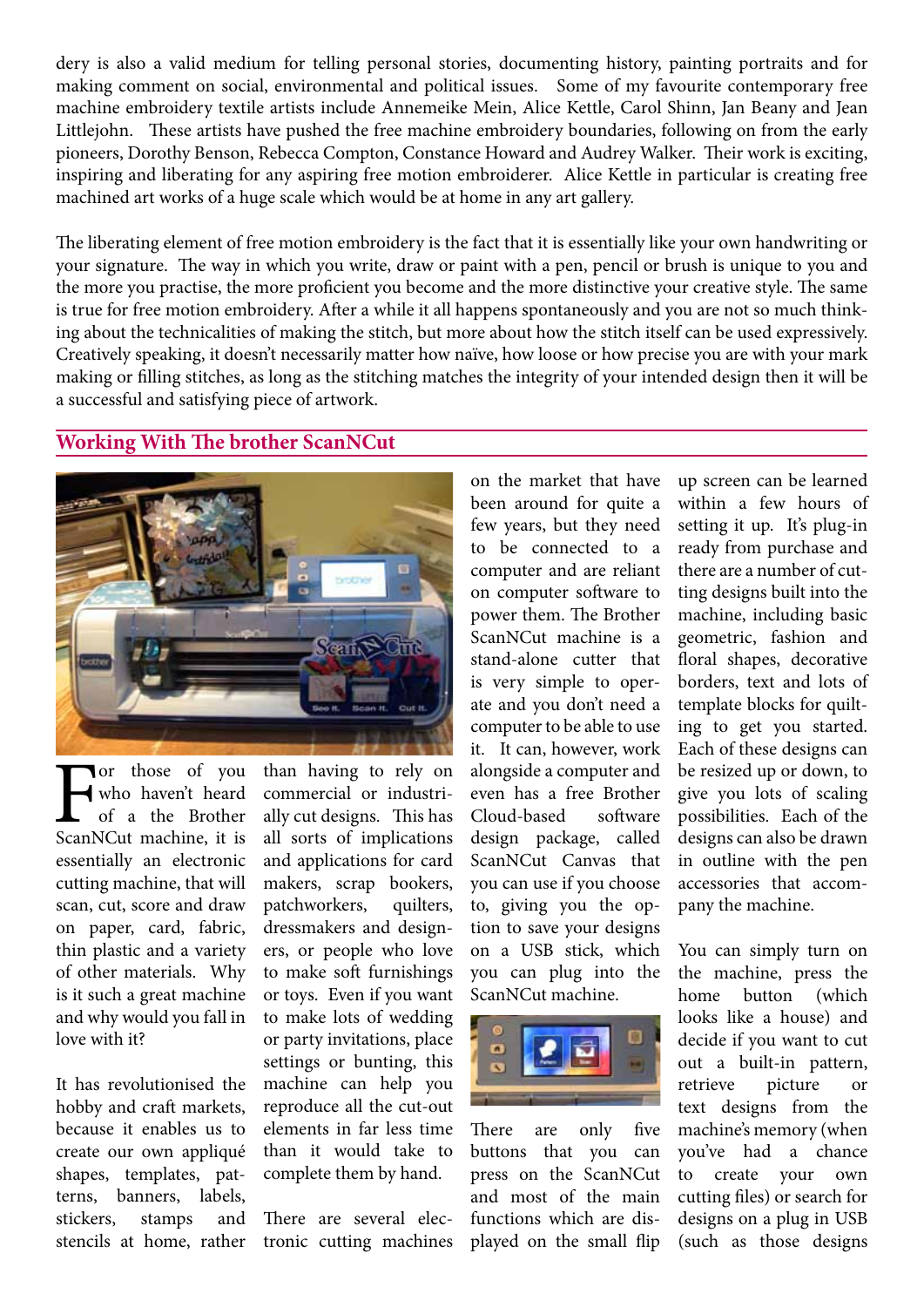created and saved using ScanNCut Canvas.

You also have the option to scan a new design or image and then turn it into a cutting file, cut it out there and then, or save it for later. For example, if you have a stamped image, you might want to cut around the outside of it. This is especially useful if you do a lot of découpage or 3D work and you can uniformly cut out all your stamped or printed images.

You can play with designs on the attached small screen, with more options to manipulate and alter the shapes even further. You can save the resulting designs or delete them.

The machine comes with various accessories, including sticky-coated 12 x 12 inch mats onto which you place your paper or material to be cut. The relevant design is called up and, using the scanning feature, the the screen to correspond with the location of the paper to be cut. This is useful if you have a large sheet of paper that's already had shapes cut out of it and you want to cut out the remaining piece(s). Alternatively, if you have a smaller piece of paper you can place it on the mat to correspond exactly with your screen image cutting file or vice versa. This is a good way to use up scrap pieces.

For your decoupage cut outs, they will first need to be scanned so that the machine can determine what the outline shapes are in order to make the correct cut. You have the option to cut them out directly there and then, once the shapes have been recognised, or you can choose to scan and save the image on the screen as a cut file in the machine's memory that you can recall at a later time. Saving is useful if you have lots of the same thing to cut out, as you can come back to the de-



machine can tell where the paper is on the mat, ensuring that you can move your design on sign and line it up every time for exact cutting.

scanned in a eucalyptus leaf and my possum logo for my scarf box tags. The possum design was then reduced to fit into the leaf. I added in a small circle from the geometric shapes menu, at the top of the leaf for threading ribbon or twine and saved all three elements as a grouped or unified design. The machine



gives you the option to resize, flip, rotate and make duplicates of each shape, so I replicated the design enough times to cover the whole mat and saved it, so that one mat's worth of cuts would give me around twelve leaves, ready to decorate the boxes. Each time I need new cardboard leaves, cutting them out on the Brother ScanNCut saves me hours of fussy cutting with scissors and a knife. My hands are not as dextrous as they once were, so this machine is also ideal to save straining your hands, if you have to do lots of cutting.

As an example, I've machine so useful for What makes this textile artists is that it also cuts fabric. Those builtin shapes are useful for appliqué work, quilting or general sewing. There is also a larger 12 x 24 inch mat available and the new ScanNCut model enables you to scan larger images, opening up possibilities for cutting out pattern pieces. For sewing designs, you can add a seam allowance, drawing the sewing line with an erasable marker, for easy to follow stitch lines. The added feature of a new pen-holder, allows you to use any suitably-sized pen to make your lines and drawings, even text messages, such as birthday or festive greetings and you can personalise gifts by adding names in joined up phrases or individual letters.

The most important thing to remember with this machine is to make sure that any paper, card, fabric or other suitable material to be cut is properly stuck to the mat, with no air bubbles and lose edges. This is particularly important for fabric, as it lifts very easily.

Assorted mats with different amounts of tackiness are available for each type of material, with the high tack mat being used for fabric. Generally, fabric needs to be stabilised or starched to make it stiff like paper for trouble free cutting. It will cope with most fabrics from cotton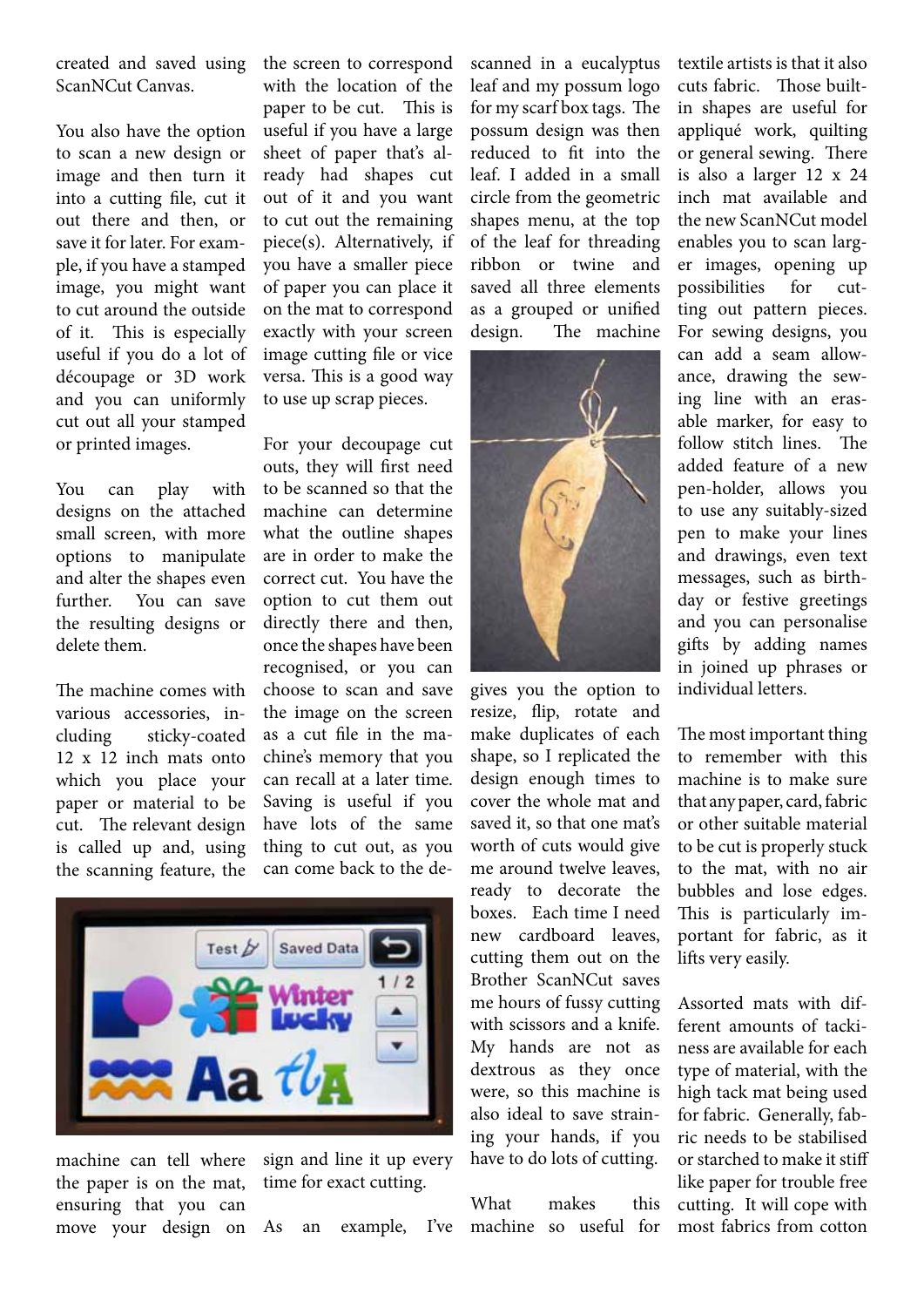

to felt to leather. It even cuts thin plastic, which gives you the ability to cut your own template shapes, stencils and even stamp blocks.

The settings menu is easily accessible, being one of the five buttons on the operating panel (the spanner) and this gives you access to the cutting blade settings from the point of view of pressure and cutting speed. The actual depth of the cutting blade is controlled by the blade holder which can be rotated to give a depth of  $1 - 12$ , depending on the material to be cut. The lighter the material, the lower the cut depth number. For really thick or dense materials a deep cut blade is available as an add-on accessory. The pen holder pressure and speed of drawing can also be adjusted in the settings menu. Here you can also change the unit of measurement from millimetres to inches and vice versa.

Most of the features mentioned above are used regularly when operating the machine, which is why you very quickly learn what the various buttons and screens can

do, but there are also more advanced features.

If you wish to keep things simple you can achieve a great variety of basic cutting tasks on the Scan-NCut, but if you want to start using the online ScanNCut Canvas software, you can then modify and refine your designs, design from scratch, trace newdesigns using jpg files or directly import svg, (scalable vector graphic) design files. Combine this with other computer design software and even machine embroidery digitising software and the sky's the limit!

The machine is available from Spotlight, Lincraft, some specialist sewing stores and online retail outlets. Prices and machine models may vary, so it's worth shopping around and I'm happy to give you advice on which machine would suit you best. There are lots of videos on You Tube to give you more of an idea of what it can do. If you are interested in learning more about the Brother ScanNCut, and want to try it out for yourself, or if you have one already (and are too scared to get it out of the box!),

I'll be holding some ScanNCut crafting workshops later in the year where you will have the opportunity for hands-on practice, to see just how much fun you can have with it.

I love working with this machine and, alongside my Janome 15000 sewing machine and my laptop computer, it would be the next thing I put in the car if I had to evacuate in a hurry!

#### **Quick and Easy Greetings Card Project**

To give you more of an idea of what the ScanNCut can do, I thought I'd run through a little card making project I created recently.

I mentioned earlier the geometric shapes menu

Two card bases can be cut from one sheet of 12 x 12 inch cardstock. The blue arrow key, outlined in yellow below, enables you to alter the height and width independently or proportionally.



and in there you will be able to select rectangle shapes for the card base and insert. You can also select a square shape to cut out the mat and layer which fit on top of the card.

Determine initially how big you want your card to be. I chose a 5¾ inch square card size. This size was doubled (as the card was folded) to give a rectangle shape measuring  $11\frac{1}{2}$  x 5<sup>3</sup>/<sub>4</sub> inches, to just fit inside the 12 x 12 inch piece of coloured cardstock on the Brother ScanNCut mat.

I repeated the process for the insert piece, reducing it slightly to measure 11 inches by 5½ inches. It was cut from a piece of decorative flecked cream paper. Each rectangle was folded in half and the insert was glued along the underside of the folded edge with a sticky tape gun and pressed into the centre of the card base to secure it along the fold.

If you want to decorate, write or print greetings onto your insert, this should be done before you cut and stick it into the card.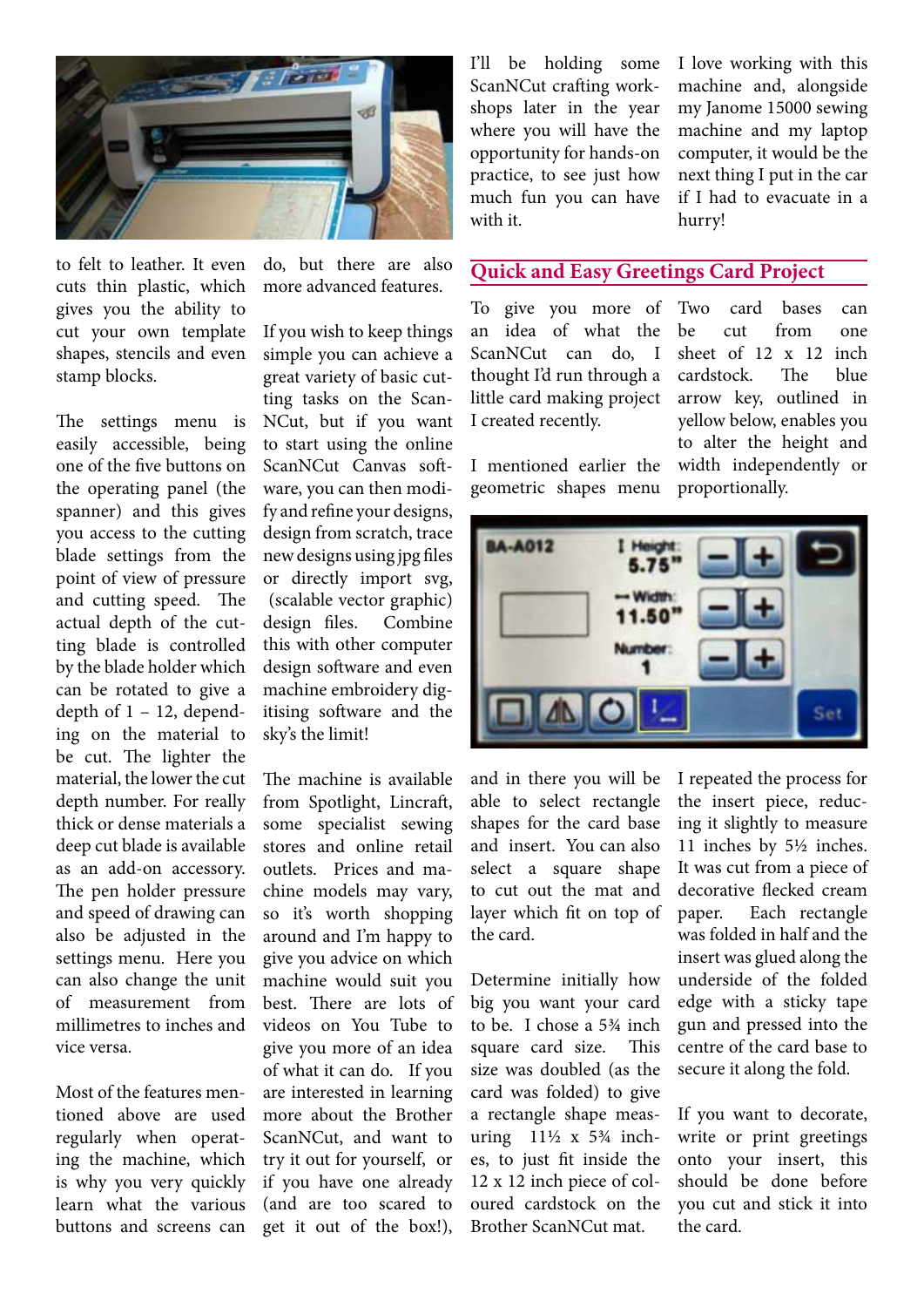

The square mat and layer pieces measured 5½ x 5½ inches and 5 x 5 inches respectively. The mat piece of card only shows as a thin frame underneath the layered piece which will be your background on the card. This can look effective in black or a metallic colour. My coloured square mat was adhered to the card base and the coloured designer series paper (DSP) layer was added on top of the mat. The layer could equally have been cut out from plain paper and decorated with inks stamps or paints to make the card totally unique. The layer is now ready for embellishing.

I saved each card shape as a separate cutting mat

file on the ScanNCut, so that I could recall them to make more cards of the same size, without having to worry about measuring any more pieces. Each rectangle and square would be identically cut, with perfect right angles at the corners, which would mean that all the cards would be uniform.

By combining geometric shapes you can make a variety of other shapes, including traditional tags or labels which can be cut and stuck to the back of the cards or used for matching gifts.

In my latest [online](http://www.kurraradesigns.com.au/Documents/Tutorial%205_Fun%20Flowers%20With%20a%20Twist.pdf) [tutorial](http://www.kurraradesigns.com.au/Documents/Tutorial%205_Fun%20Flowers%20With%20a%20Twist.pdf), I explain how to make some of the flower embellishments, as seen on this card.

Both the flower and butterfly shapes were cut out on the Scan-NCut machine, which again saved lots of time. Having the shapes saved on the machine, means I can go back in and cut more flowers and vary the sizes if I make larger or smaller cards.

Some of the other embellishments shown on the card were cut out using a die-cutting machine, but there are suitable built -in designs and lettering that could be substituted and cut on the ScanNCut.

Of course you can make these types of card in the traditional way, measure

and cut them out manually, but if you make lots of cards, particularly at Christmas time, think how quickly you can put all the pieces together if you already have them pre-cut in advance, without having to measure each individual element.

Accompanying envelopes can also be designed and cut on the ScanNCut machine, which is very useful, as sometimes it's difficult to find square envelopes and we'll be covering how to do thisin the Christmas ScanNCut workshop, along with how to make some lovely cards, gift tags, Christmas crackers and decorations.